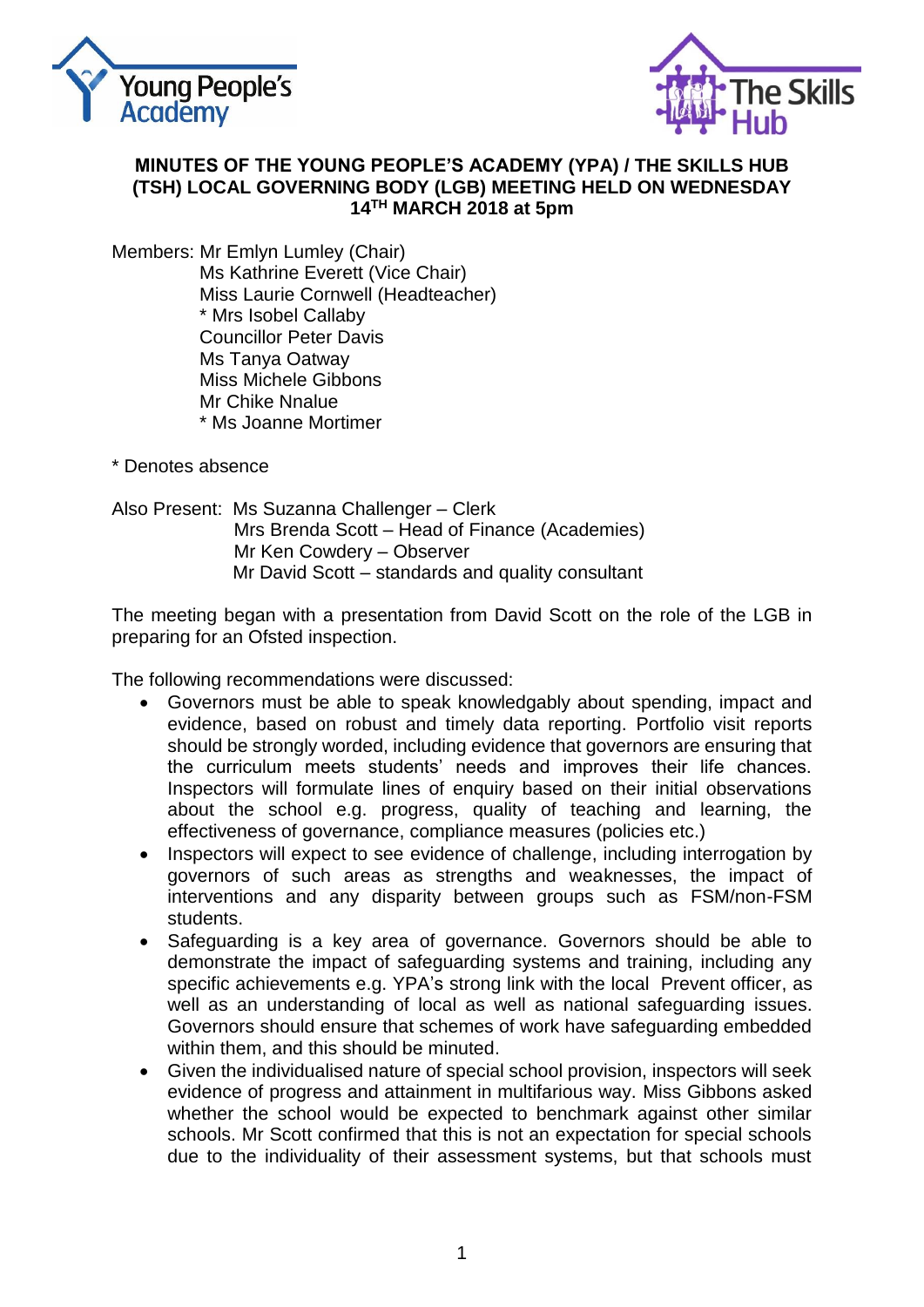ensure there is a clear vision of what progress and attainment look like, and that this is visible throughout the school.

- Governors discussed questioning and ways of evidencing the impact of provision and intervention on student outcomes. Mr Scott suggested identifying a core team of governors who would be available for any inspection call and making sure information is available in advance.
- It is crucial to recognise and showcase the impact of all the innovation that has already taken place at YPA. Ms Everett noted that during her tenure as governor she has seen huge strides made in student aspiration from the point of conversion to now.

Governors **AGREED** to continue this discussion outside of the meeting.

#### *Action: Governors and Miss Cornwell to further discuss Ofsted preparation via email.*

### *Action: Clerk to add Mr Scott's presentation to the governor portal.*

*Mr Scott left the meeting at this point.*

# **1. APOLOGIES**

Apologies for absence were received from Mrs Callaby. Ms Mortimer did not attend.

### **2. WELCOME AND INTRODUCTIONS**

Governors welcomed Mr Cowdery to the meeting and introduced themselves. Mr Cowdery is Chair of Governors for another federated OHCAT LGB (St Dominic's School, Brantridge School and Grafham Grange School) and had been invited to attend the meeting in order to observe how a federated LGB might work.

### **3. DECLARATIONS OF INTEREST**

There were no new declarations of interest. Ms Challenger circulated declaration of interest forms to governors who had not yet completed one.

#### *Action: Clerk to follow up outstanding declarations of interest.*

### **4. CONSTITUTION AND APPOINTMENTS**

- i) Governors **NOTED** that the OHC&AT Board of Directors ratified Miss Gibbons and Mr Nnalue's appointments on 15th December 2017.
- ii) Governors **APPROVED** Ms Mortimer's appointment as staff governor for YPA, subject to ratification by the OHC&AT Board of Directors on 16<sup>th</sup> March 2018.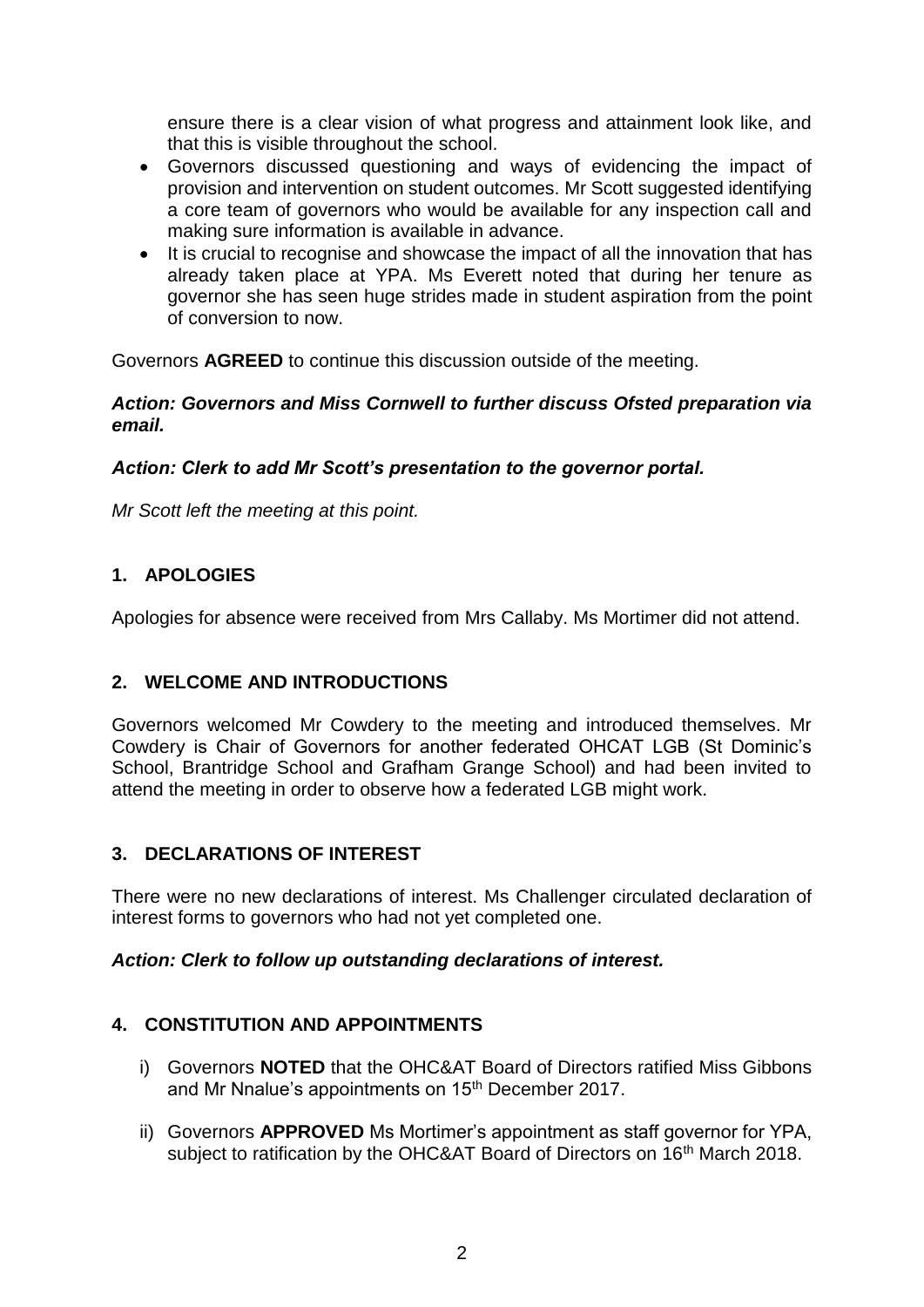iii) Governors **NOTED** that, following several unsuccessful attempts to fill the parent governor vacancy at The Skills Hub, Mr Sunny Kumar has been nominated for the role. Mr Kumar is the parent of a child at a local secondary school. Ms Challenger said he had been due to attend this meeting as an observer but unfortunately had to cancel due to unforeseen circumstances. Governors **AGREED** to invite Mr Kumar to the summer term meeting as an observer.

#### *Action: Mr Lumley and Miss Cornwell to meet with Mr Kumar prior to the next LGB meeting.*

### **5. MINUTES OF LAST MEETING**

Governors AGREED and the Chair signed the minutes of the last meeting held on 14<sup>th</sup> June 2017.

### **6. MATTERS ARISING**

- i) Further to minute 5iv (Constitution and Appointments), governors NOTED that a prospective parent governor has been identified.
- ii) Further to minute 7ii (Matters Arising), Mrs Callaby was absent and thus unable to provide an update.
- iii) Further to minute 8.5 (CPD), governors NOTED that Inside the Box training can be accessed via [www.theboxtraining.com/our-training/e-learning](http://www.theboxtraining.com/our-training/e-learning)
- iv)Further to minute 9 (Portfolio Visit Reports), Cllr Davis said had not yet been able to instigate a discussion with LBH around greater Health involvement in the EHCP process.

#### *Action: Cllr Davis to update governors in the summer term on discussions with LBH around EHCP processes.*

v) Further to minute 12ii, governors **NOTED** that the Mental Health and Wellbeing Policy will be uploaded to both school websites and the governors' portal, pending minor amendments.

# **7. HEADTEACHER'S REPORT AND DASHBOARDS**

Governors **NOTED** the additional data circulated with Miss Cornwell's reports. Miss Cornwell said this was to give an overview of how data is collated and interpreted, also to give governors a clear oversight of each school. The data and reports are produced on a half termly basis.

**YPA**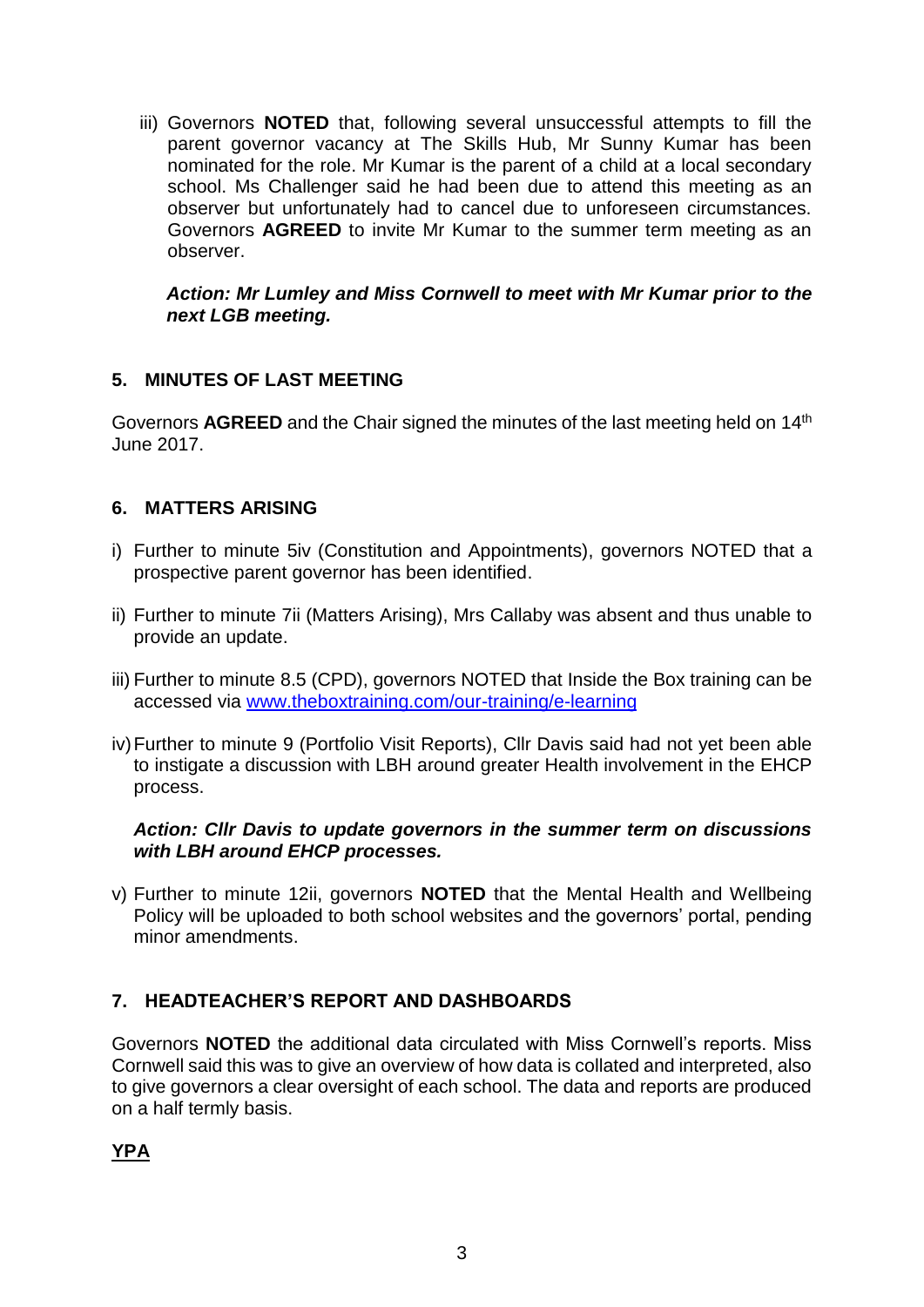### **7.1 Student matters**

There are 68 students on roll, with a constant stream of referrals including many out of borough students and complex cases requiring bespoke packages of support. YPA continues to offer an intensive, student-centred approach to each referral.

Numbers for September look good – there are 15 Year 11 leavers and Miss Cornwell anticipates at least equal numbers of new students in Year 7 as well as other year groups.

YPA has submitted a bid for Hillingdon's SEN Capital Funding in order to expand and improve the current ASD provision, including creating an ASD-specific admission stream and improving training and development around ASD. A successful bid will see student numbers increase.

### *Action: Miss Cornwell to update governors on the ASD bid at next LGB meeting.*

Governors discussed the behaviour data, including cross referencing subgroups to look at possible trends e.g. Pupil Premium/non-Pupil premium students, where and when incidents take place. This allows staff to develop and deliver targeted interventions as and when necessary.

### **7.2 Budget**

Mrs Scott said she would update governors fully during item 9.

#### **7.3 Staff and personnel**

Miss Cornwell reported that as previously discussed, the Skills Coach role has been imported from the Skills Hub and is bedding in well, with Skills Coaches providing strong pastoral support, family liaison and a programme of extracurricular activities that has noticeably reduced behaviour incidents during break and lunchtimes. The role includes Level 3 safeguarding training so that Skills Coaches can effectively support students and families as well as working in support of the DSL.

Governors **NOTED** the progress of several unqualified teachers towards gaining qualified teacher status. Miss Cornwell said the support of the OHCAT Training School has proven invaluable in terms of providing qualification pathways and sharing best practice.

Governors **NOTED** that further to an unsuccessful round of recruitment, Miss Cornwell has reconsidered the second Senior Deputy Head post. The Skills Hub SLT is strong and she intends instead to recruit another Assistant Head to support Paul Chambers as Deputy.

Governors **NOTED** the Spring 1 lesson observation and learning walk summaries. Miss Gibbons asked about the teaching load for senior staff. Miss Cornwell said that at YPA, two of the three Assistant Heads teach approximately 12 out of 25 lessons; at the Skills Hub, both Assistant Heads teach 12-16 lessons per week. This is fairly heavy for SLT but necessary in current circumstances.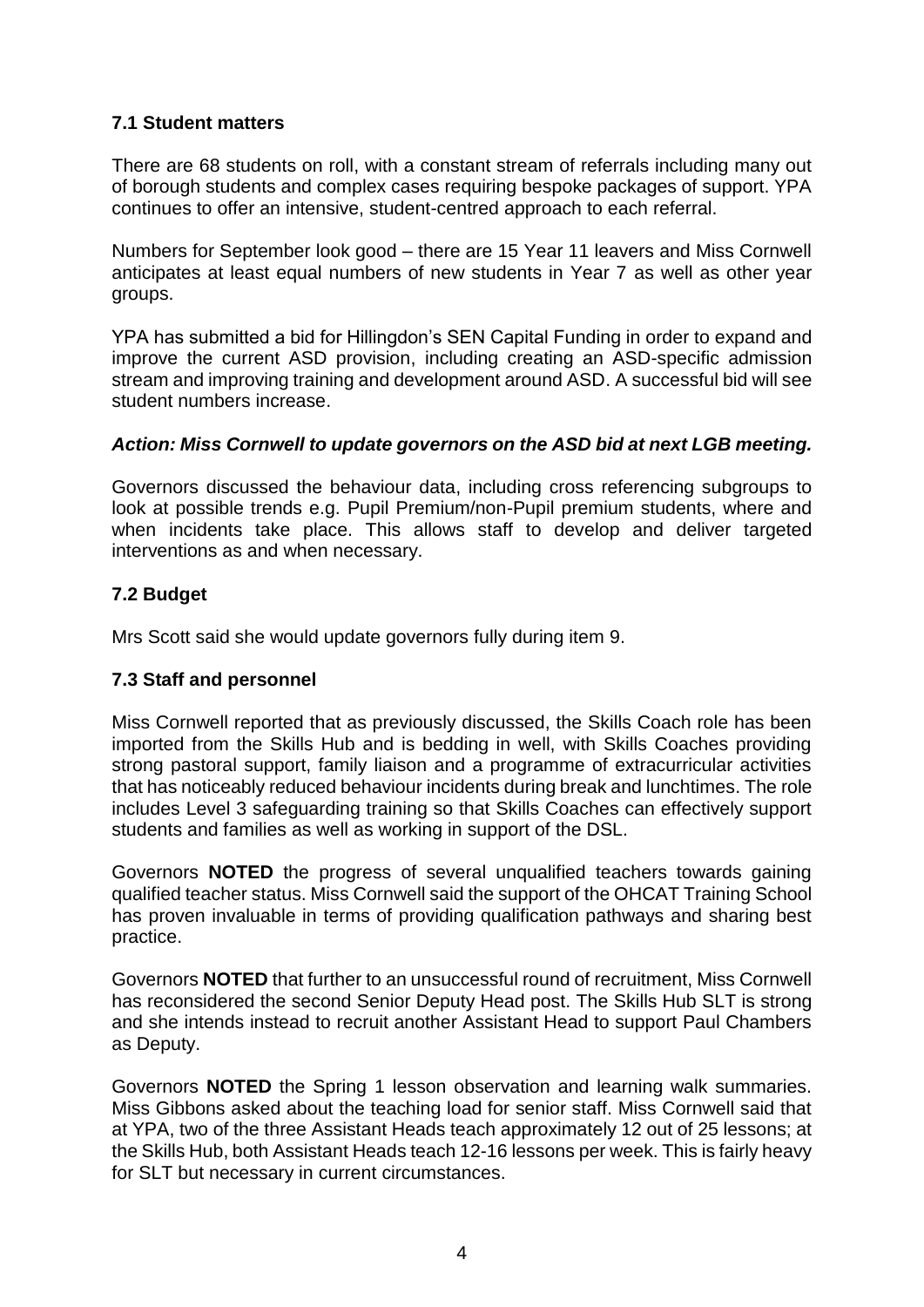### **7.4 School improvement (action planning and self-evaluation)**

Governors **RECEIVED** the updated School Development Plan, agreeing that it is very thorough and focused on relevant areas. Governors also agreed that Mr Scott's Health Check Report provided an accurate reflection of the school and highlighted useful areas of focus.

### **7.5 CPD**

The CPD programme continues to support school development, with training for all staff linked to performance management. Funding has been secured from the Hillingdon Virtual School to run an 'Attachment Leads in School' course for three staff; this is a seven month course that will enhance outreach work as well as working with students in school. Mr Lumley asked whether the full course cost has been met by the Virtual School and Miss Cornwell confirmed that it has.

Mr Nnalue asked how many looked after children (LAC) currently attend YPA. Miss Cornwell said there are three, only one of whom has formally been diagnosed with an attachment disorder; however, she observed that most students at YPA have issues linked to attachment and this course will help staff to support the whole student body.

'Sign along' tutor training has been delivered and the staff member in question can now cascade to other staff. This should enhance communication in order to better support students e.g. during non-verbal episodes.

#### **7.6 Update on additional funding streams (Pupil Premium and Yr 7 catch up)**

Miss Cornwell presented the Pupil Premium Grant action plan 2017-18 for governor approval, saying that in future she would like to include individual action plans for each student. Mr Lumley asked whether having 48 lines of spend and tracked actions might limit the SLT in their use of the funds. Miss Cornwell acknowledged this but said it is important to demonstrate that the school is planning and delivering individual packages of support as an extension of provision maps. Ms Everett asked whether some blocking would be involved. Miss Cornwell said that initial blocking would be broken down at a bespoke level.

Governors **APPROVED** the Pupil Premium Grant action plan 2017-18.

Miss Cornwell said that YPA's Year 7 catch up funding amounts to £356, which is proving hard to report on. Governors requested an update at the next meeting.

### *Action: Miss Cornwell to report on Y7 catch up funding at next LGB meeting.*

### **7.7 Health and safety / safeguarding**

David Charles recently conducted a stringent audit of both sites. Governors **NOTED** the updates to required actions that were circulated along with his report.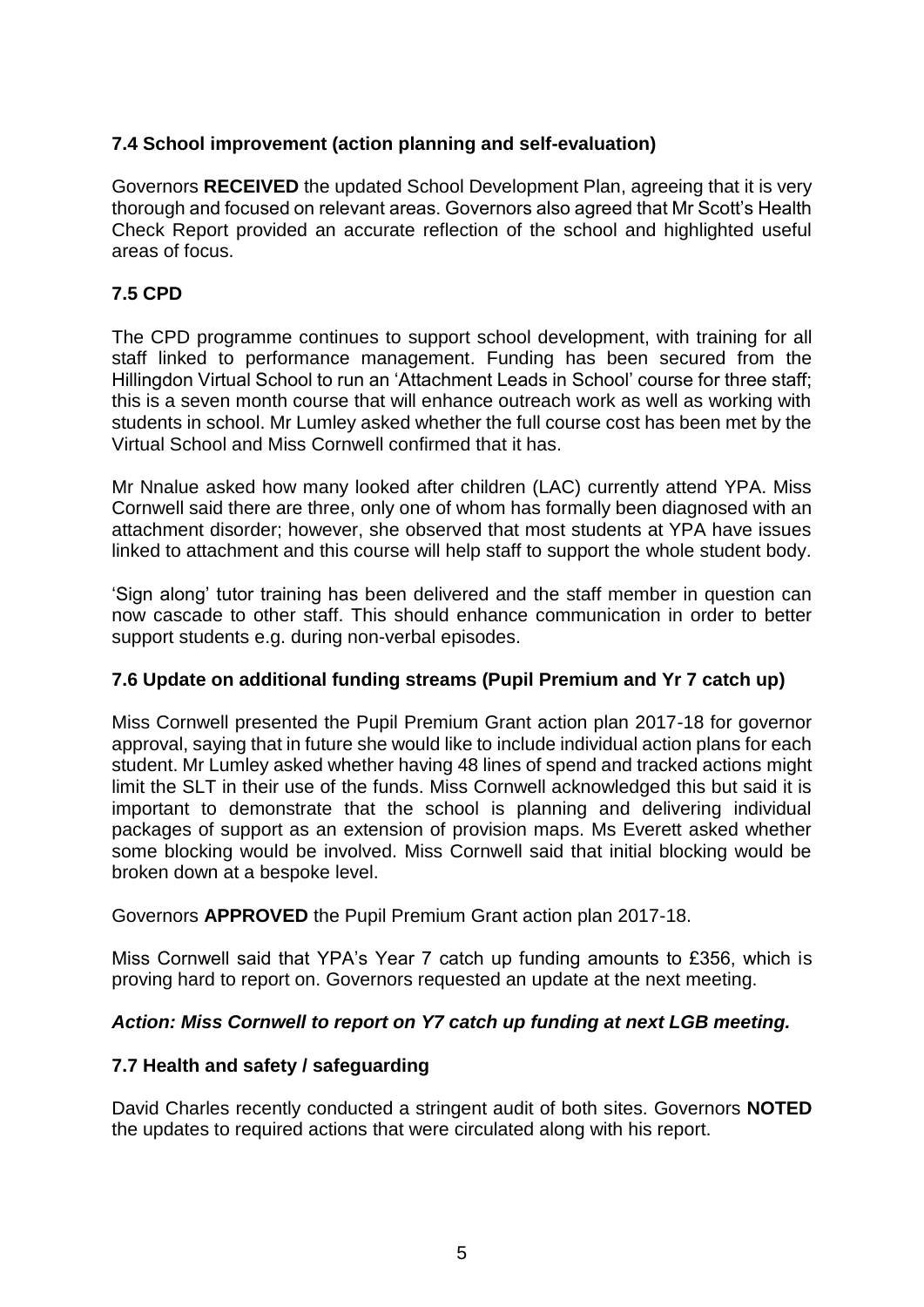Mrs Callaby has found a Prevent audit and working party, and will be curating that for both schools with a view to taking it Trust-wide.

## **7.8 School events**

Governors **NOTED** the upcoming school events and Mr Lumley encouraged them to attend where possible/appropriate.

Governors **RECEIVED** the YPA Headteacher's report.

## **The Skills Hub**

### **7.9 Student matters**

Governors discussed the breakdown of numbers at the Skills Hub. There were 130 students on roll at the time of producing the report; this changes daily, which means the funding picture also changes daily. Mr Lumley asked whether all students were from London Borough of Hillingdon. At time of reporting, this was so.

Governors considered the Spring 1 behaviour data, asking why there is a positive variance in the Skills Hub's data compared to YPA's. Miss Cornwell said it was important to remember that despite sharing some aspects of delivery, the two schools are very different, with different cohorts of students, and that systems are more embedded at the Skills Hub than at YPA.

## **7.10 Budget**

Again, Mrs Scott said she would update governors fully during item 9.

### **7.11 Staff and personnel**

Miss Gibbons asked whether the Assessment Only candidate has completed their second placement. Miss Cornwell said not yet, as it is proving difficult to find cover for a block placement. Mr Lumley said he would be happy to organise a placement at Park High School.

### *Action: Miss Cornwell and Mr Lumley to arrange AO placement.*

Governors **NOTED** the Spring 1 lesson observation and learning walk summaries.

### **7.12 School improvement (action planning and self-evaluation)**

Governors **RECEIVED** the School Development Plan, again acknowledging its effectiveness as a tool for continuous improvement. Miss Cornwell had previously circulated Mr Scott's Health Check report. Governors agreed that his assessment of the school was both thorough and fair. Miss Cornwell said she felt that it validated the restorative and reflective approach, which will be a boost to staff who have worked hard to embed this approach across the school.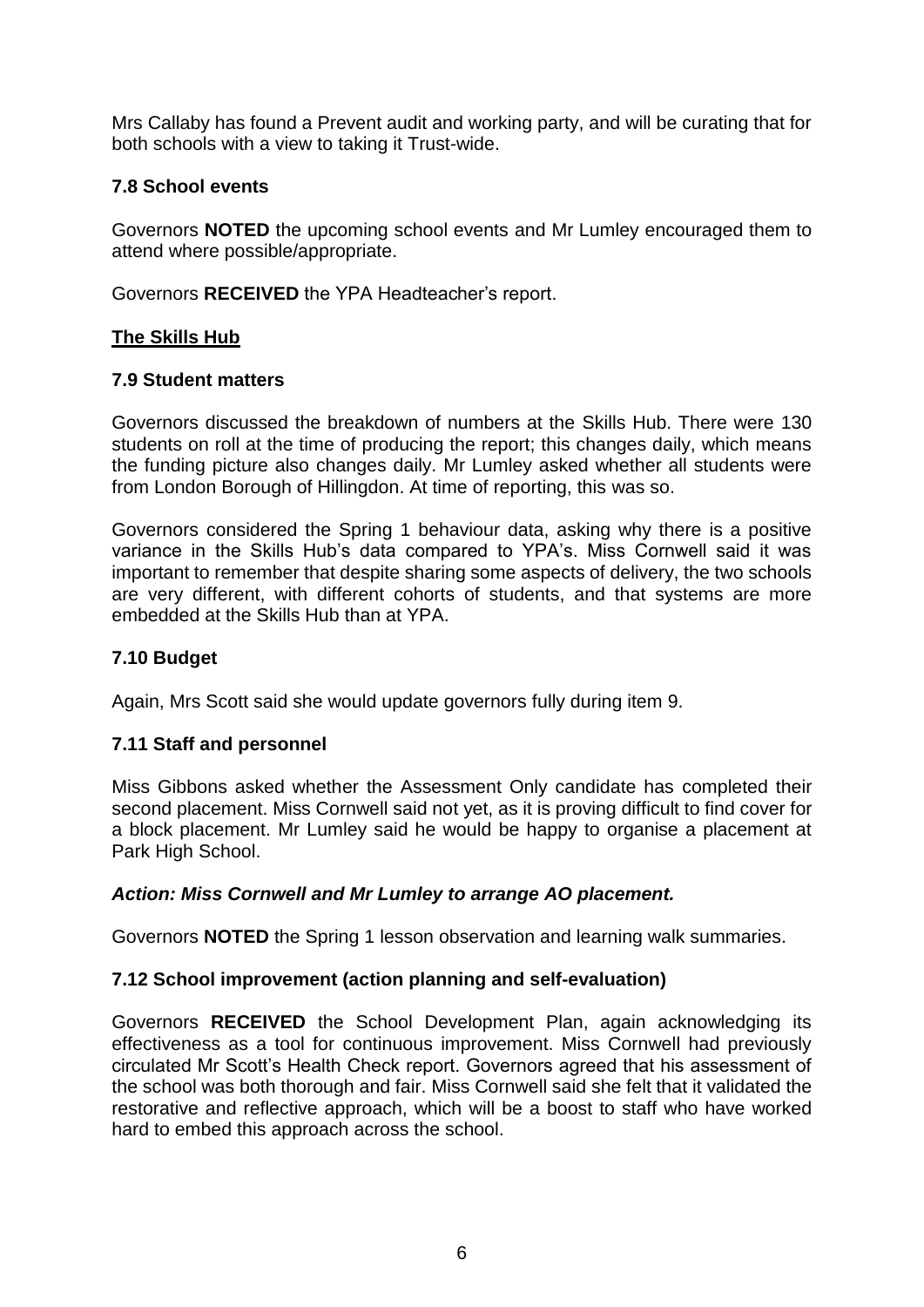## **7.13 CPD**

The Skills Hub attended OHCAT's inaugural joint INSET day for academies in January, delivering the keynote address and leading on some of the discussion groups. This was a great opportunity to showcase the work being done around embedding a restorative and reflective culture as well as to learn from colleagues and enrich their own practice. Ms Everett asked about the school's response to the Green Paper on mental health. Miss Cornwell said that in many respects the Skills Hub is ahead of the curve e.g. all staff receive training in mental health first aid.

Miss Cornwell said she would circulate the social impact report from Innovating Minds as both schools are mentioned.

#### *Action: Miss Cornwell to circulate Innovating Minds social impact report to governors.*

Otherwise, the CPD programme outlined in Miss Cornwell's report continues to support school development as at YPA.

#### **7.14 Update on additional funding streams (Pupil Premium and Yr 7 catch up)**

As for YPA, Miss Cornwell presented the Skill Hub's Pupil Premium Grant action plan 2017-18 for governor approval and said she intended to move towards individual action plans for each student. The Skills Hub does not receive Year 7 catch up funding.

Governors **APPROVED** the Pupil Premium Grant action plan 2017-18.

#### **7.15 Health and safety**

This item was covered under item 7.7.

#### **7.16 School events**

Governors **NOTED** the upcoming school events and Mr Lumley encouraged them to attend where possible/appropriate. Governors also **NOTED** their thanks to Paul Chambers for enabling, via his music industry contacts, the complete fitting out of the new music room with high spec equipment and a grand opening by Heather Small of M People. Miss Cornwell said that students at the Skills Hub are very excited about using this new facility.

Governors **RECEIVED** the TSH Headteacher's report.

Miss Cornwell gave a brief update on the progress of the free schools: LBH has given planning permission for a three storey new build all on one site. There is a meeting next Thursday to finish off the feasibility study, after which the Trust hopes to begin looking at contractors for the work. Miss Cornwell said that while she has concerns about the opening date being pushed back to 2021, overall she is pleased that progress is being made towards securing the learning environment that YPA and Skills Hub students deserve.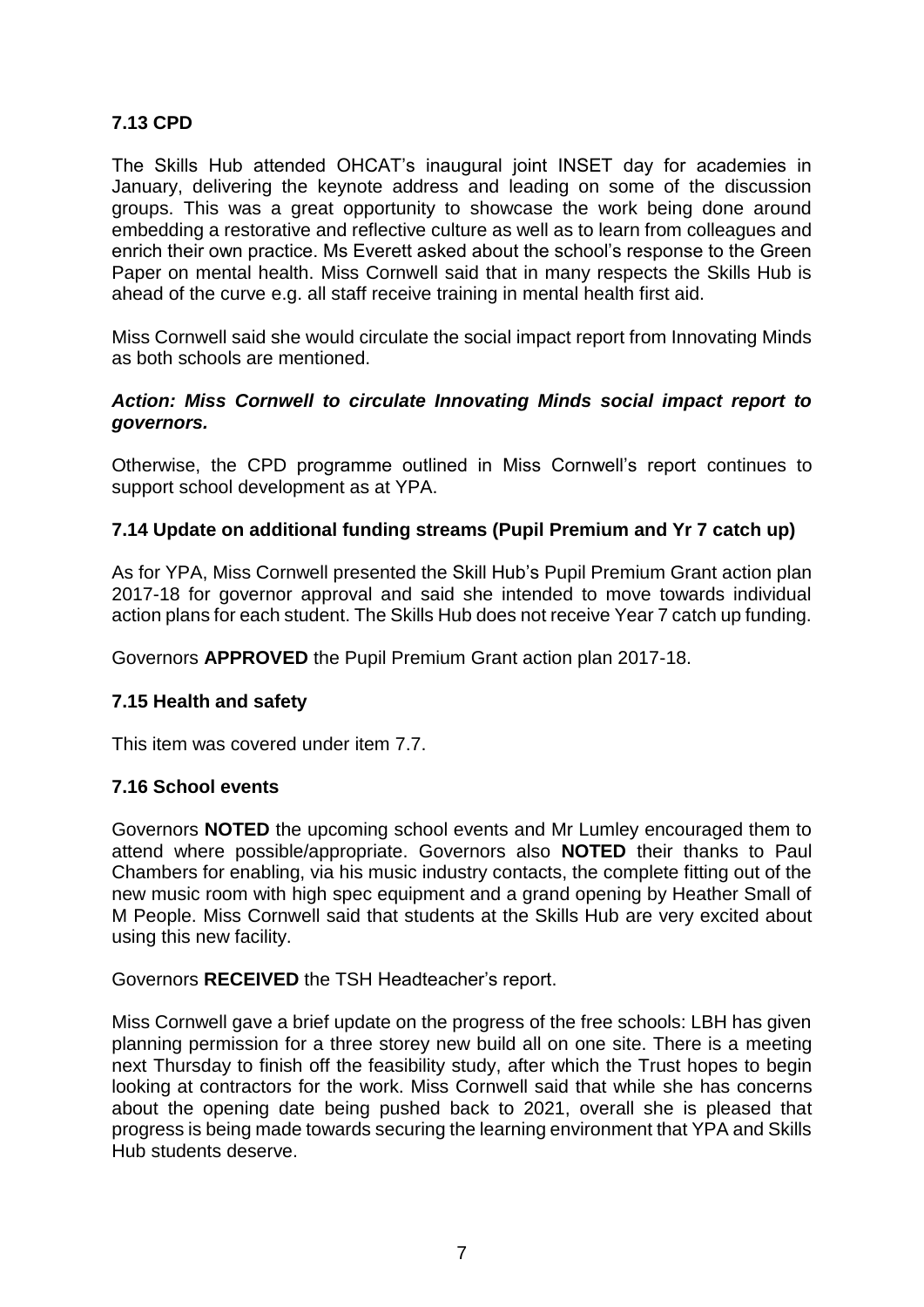#### *Action: Miss Cornwell to update governors on free school progress at next LGB meeting.*

## **7.17 Dashboards**

# YPA

Attendance remains a constant issue, even with high levels of ongoing support including daily phone calls, visiting students' houses, arranging transport etc. Miss Cornwell noted that resolving transport issues for out of borough students can add significantly to the workload.

Governors **NOTED** the decrease in overall and high level behaviour incidences. Mr Nnalue requested clarification around what constitutes a high level incident. Miss Cornwell said this would be very extreme behaviours such as physical aggression to staff or directed/deliberate verbal abuse. Ms Everett asked whether the change in school layout had affected behaviour. Miss Cornwell said that having everything in one place has had a positive impact, and she hoped the continued work to improve the curriculum offer will lead to a further decrease in behaviours.

Staff typicality is improving and work is ongoing in this area.

While YPA continues to operate a policy of no fixed term exclusions (FTEs), occasionally circumstances dictate that there is no other option and this is reflected in the dashboard data. Miss Cornwell acknowledged there is a need to balance protecting the whole school community and ensuring that intervention is constructive for the student.

Data drops are every six weeks. Subject teachers meet with SLT at every data drop to interrogate attainment data, consider 'now and next' questions and how to move students on.

Safeguarding data does not include students 'around the edges' e.g. known to social services/youth offending teams etc. Discussions with OHC&AT MIS services to further personalise the data are ongoing.

### **TSH**

Attendance is quite good for an alternative provision cohort and there is strong evidence as with YPA for the ongoing work to support student attendance.

Behaviour data is also good. Miss Cornwell said that a lot of the medium level incidents are due to smoking; the Smoking Cessation Team had come into school today to speak with students, which she hopes will have some positive effects.

Governors **NOTED** the decrease in staff sickness absence across both schools. Miss Cornwell said this is reflective of the importance placed on staff wellbeing.

Governors thanked Miss Cornwell for her reports and the dashboard data.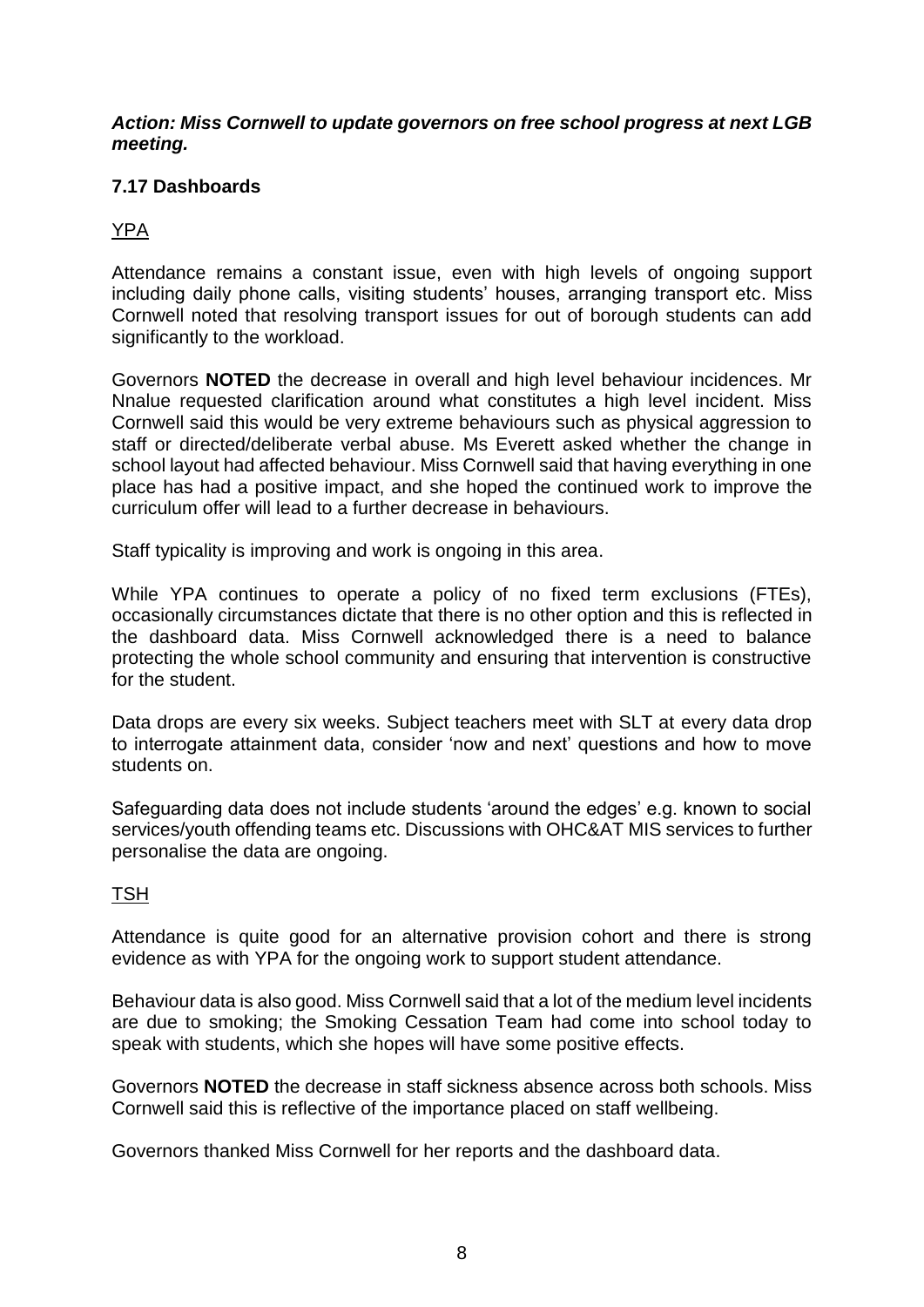### **8. PORTFOLIO GOVERNOR VISITS**

Due to pressure of time, governors **RECEIVED** the portfolio visit reports and **AGREED** to take any questions via email.

Regarding the Governor Training Programme, Ms Challenger informed governors that they should now be able to access Educare – login details have been sent to each governor's Trust email address. NGA access is in process.

### **9. FINANCE AND FUNDING**

- i) There were no contracts/SLAs to approve.
- ii) Mrs Scott updated governors on Management Accounts for both schools.

#### YPA – Management Accounts

Although YPA is currently over PAN, the budget was set on the assumption that Small School Weighting would be reinstated, which did not happen. LBH is working to manage its overspend on high needs funding, creating uncertainties that are difficult for Miss Cornwell and Mrs Scott to work around. Additionally, Hillingdon's Resource Allocation algorithm does not recognise SEMH as a need, so in borough students at YPA are automatically underfunded. Out of borough students are fairly funded and their funding is fixed and knowable. Miss Cornwell is now managing admissions directly and arguing each time for fair funding from LBH.

Mr Lumley suggested that governors may need to write to LBH in order to productively reopen lines of communication.

Staffing is under budget and should remain so. There is a slight overspend on premises, as approved at OHCAT Budget Panel.

#### TSH – Management Accounts

As ever, the Skills Hub funding is more complex due to shifting student numbers and multiple conditions of funding, and thus requires constant management. Mrs Scott said she is expecting a decrease in funding over the next few months. However, the budget is set with these challenges in mind and overall the school is in a healthy position.

Cllr Davis said that he always observes well informed and controlled budget planning during his portfolio visits. Miss Cornwell said there is always more that can be done, e.g. an extra music teacher working across both sites is more manageable than one for each school.